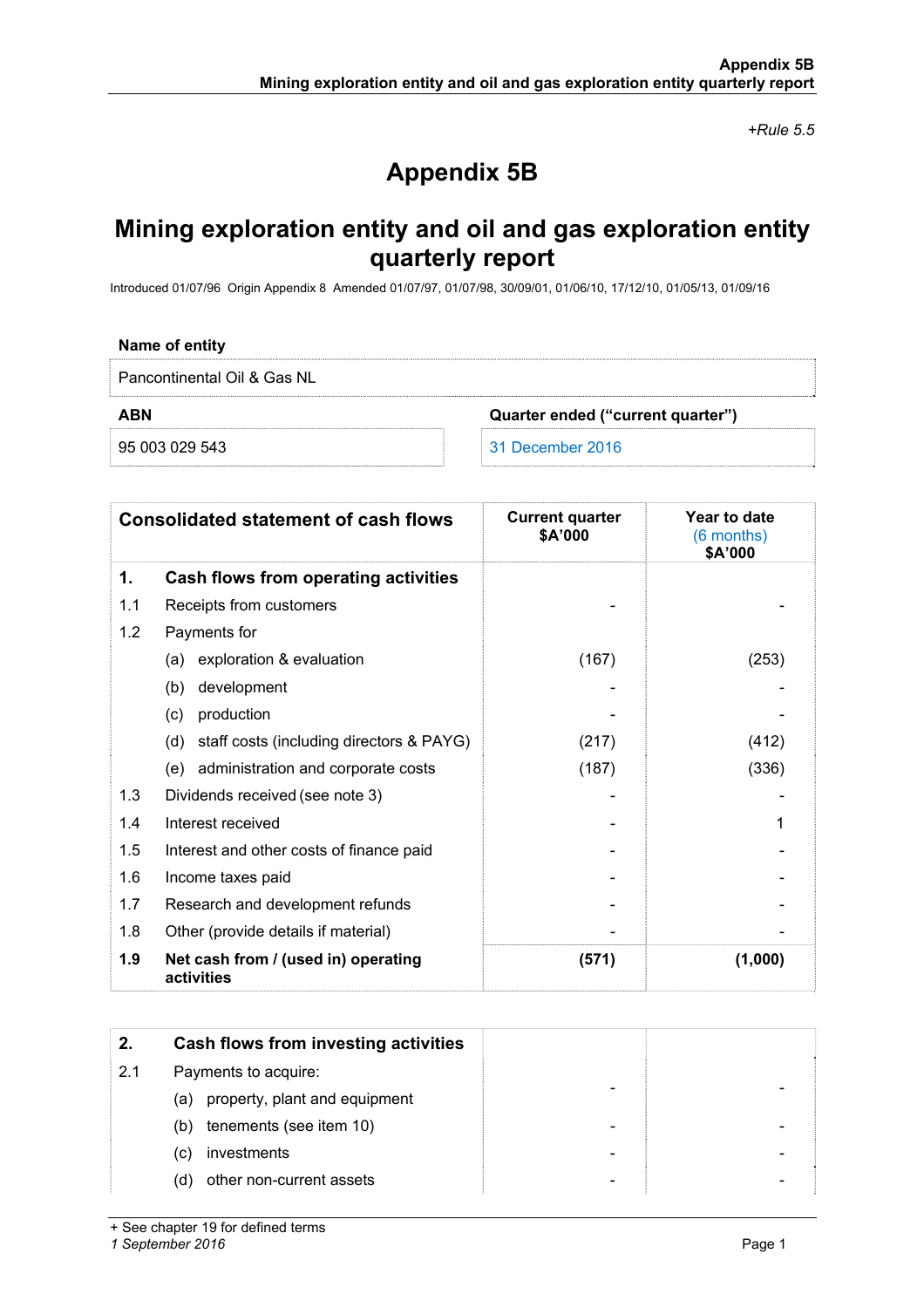#### **Appendix 5B Mining exploration entity and oil and gas exploration entity quarterly report**

| <b>Consolidated statement of cash flows</b> |                                                   | <b>Current quarter</b><br>\$A'000 | Year to date<br>(6 months)<br>\$A'000 |  |
|---------------------------------------------|---------------------------------------------------|-----------------------------------|---------------------------------------|--|
| 2.2                                         | Proceeds from the disposal of:                    |                                   |                                       |  |
|                                             | property, plant and equipment<br>(a)              |                                   |                                       |  |
|                                             | tenements (see item 10)<br>(b)                    |                                   |                                       |  |
|                                             | investments<br>(C)                                |                                   |                                       |  |
|                                             | other non-current assets<br>(d)                   |                                   |                                       |  |
| 2.3                                         | Cash flows from loans to other entities           |                                   |                                       |  |
| 2.4                                         | Dividends received (see note 3)                   |                                   |                                       |  |
| 2.5                                         | Other (provide details if material)               |                                   |                                       |  |
| 2.6                                         | Net cash from / (used in) investing<br>activities | $\overline{\phantom{a}}$          |                                       |  |

| 3.   | Cash flows from financing activities                                           |  |
|------|--------------------------------------------------------------------------------|--|
| 3.1  | Proceeds from issues of shares                                                 |  |
| 3.2  | Proceeds from issue of convertible notes                                       |  |
| 3.3  | Proceeds from exercise of share options                                        |  |
| 3.4  | Transaction costs related to issues of<br>shares, convertible notes or options |  |
| 3.5  | Proceeds from borrowings                                                       |  |
| 3.6  | Repayment of borrowings                                                        |  |
| 3.7  | Transaction costs related to loans and<br>borrowings                           |  |
| 3.8  | Dividends paid                                                                 |  |
| 3.9  | Other (provide details if material)                                            |  |
| 3.10 | Net cash from / (used in) financing<br>activities                              |  |

| 4.  | Net increase / (decrease) in cash and<br>cash equivalents for the period |       |         |
|-----|--------------------------------------------------------------------------|-------|---------|
| 4.1 | Cash and cash equivalents at beginning of<br>period                      | 739   | 1,178   |
| 4.2 | Net cash from / (used in) operating<br>activities (item 1.9 above)       | (571) | (1,000) |
| 4.3 | Net cash from / (used in) investing activities<br>item 2.6 above)        |       |         |
| 4.4 | Net cash from / (used in) financing activities<br>(item 3.10 above)      |       |         |
| 4.5 | Effect of movement in exchange rates on<br>cash held                     | 21    | 11      |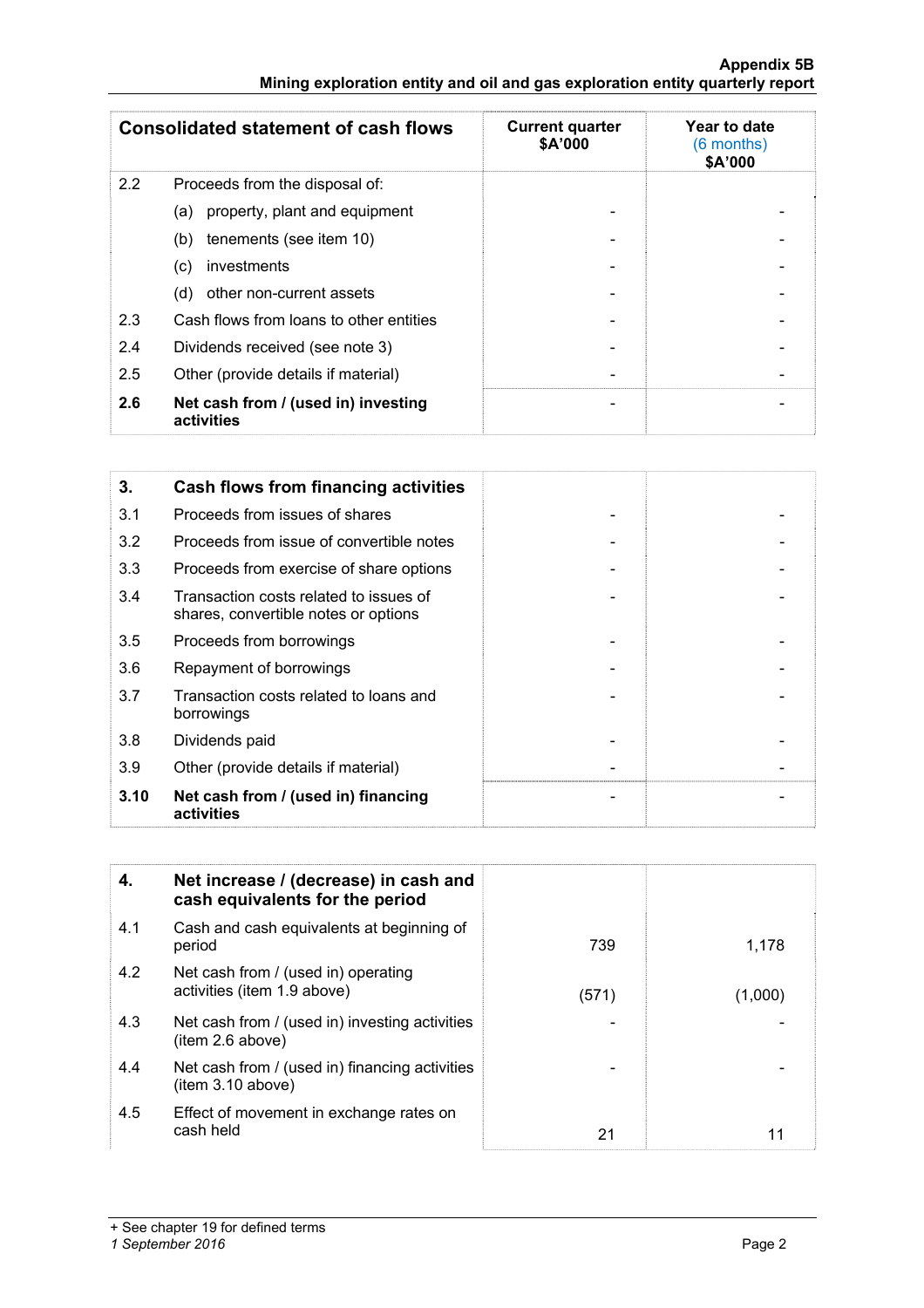| Cash and cash equivalents at end of<br>4.6<br>period<br>189*<br>189* |  | * Note: AU \$1.0 million received from<br>fundraising post quarter end |  |
|----------------------------------------------------------------------|--|------------------------------------------------------------------------|--|
|                                                                      |  |                                                                        |  |

| 5.  | Reconciliation of cash and cash<br>equivalents<br>at the end of the quarter (as shown in the<br>consolidated statement of cash flows) to the<br>related items in the accounts | <b>Current quarter</b><br>\$A'000 | <b>Previous quarter</b><br>\$A'000 |
|-----|-------------------------------------------------------------------------------------------------------------------------------------------------------------------------------|-----------------------------------|------------------------------------|
| 5.1 | <b>Bank balances</b>                                                                                                                                                          | 9                                 | 35                                 |
| 5.2 | Call deposits                                                                                                                                                                 | 160                               | 684                                |
| 5.3 | <b>Bank overdrafts</b>                                                                                                                                                        |                                   |                                    |
| 5.4 | Other (security deposits)                                                                                                                                                     | 20                                | 20                                 |
| 5.5 | Cash and cash equivalents at end of<br>quarter (should equal item 4.6 above)                                                                                                  | 189                               | 739                                |

| 6.  | Payments to directors of the entity and their associates                            | <b>Current quarter</b><br>\$A'000 |
|-----|-------------------------------------------------------------------------------------|-----------------------------------|
| 6.1 | Aggregate amount of payments to these parties included in item 1.2                  | 188                               |
| 6.2 | Aggregate amount of cash flow from loans to these parties included<br>in item $2.3$ |                                   |

<sup>6.3</sup> Include below any explanation necessary to understand the transactions included in items 6.1 and 6.2

### **7. Payments to related entities of the entity and their associates**

- 7.1 Aggregate amount of payments to these parties included in item 1.2
- 7.2 Aggregate amount of cash flow from loans to these parties included in item 2.3
- 7.3 Include below any explanation necessary to understand the transactions included in items 7.1 and 7.2

| <b>Current quarter</b> |
|------------------------|
|                        |
|                        |
|                        |
|                        |
|                        |
|                        |
| \$A'000                |
|                        |
|                        |
|                        |
|                        |
|                        |
|                        |
|                        |
|                        |
|                        |
|                        |
|                        |
|                        |
|                        |
|                        |
|                        |
|                        |
|                        |
|                        |
|                        |
|                        |
|                        |
|                        |
|                        |
|                        |
|                        |
|                        |
|                        |
|                        |
|                        |
|                        |
|                        |
|                        |
|                        |
|                        |
|                        |
|                        |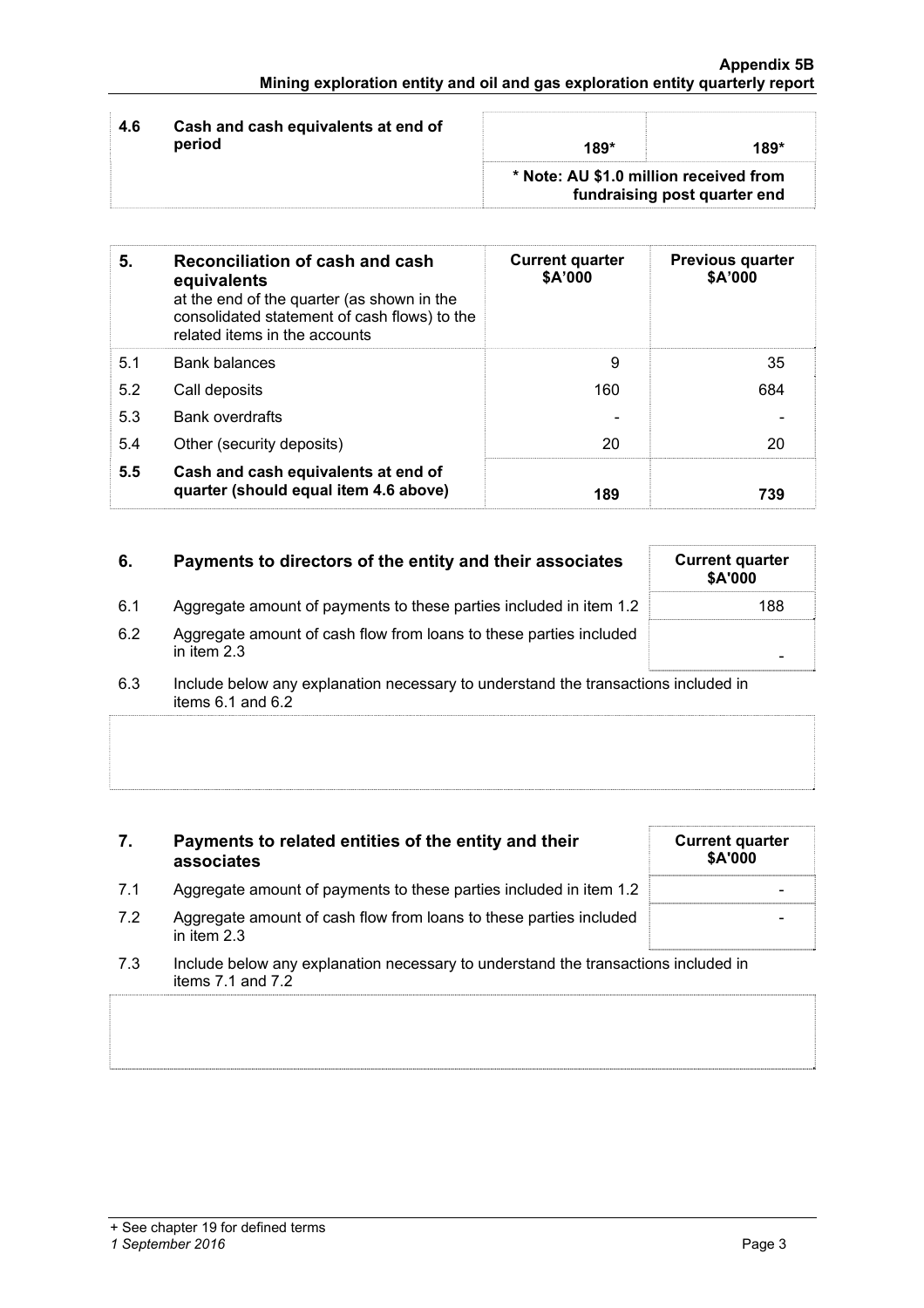| 8.        | <b>Financing facilities available</b><br>Add notes as necessary for an<br>understanding of the position | <b>Total facility amount</b><br>at quarter end<br>\$A'000 | Amount drawn at<br>quarter end<br>\$A'000 |
|-----------|---------------------------------------------------------------------------------------------------------|-----------------------------------------------------------|-------------------------------------------|
| <b>81</b> | Loan facilities                                                                                         |                                                           |                                           |
| 8.2       | Credit standby arrangements                                                                             |                                                           |                                           |
| 8.3       | Other (please specify)                                                                                  |                                                           |                                           |

8.4 Include below a description of each facility above, including the lender, interest rate and whether it is secured or unsecured. If any additional facilities have been entered into or are proposed to be entered into after quarter end, include details of those facilities as well.

| 9.  | <b>Estimated cash outflows for next quarter</b> | \$A'000 |  |
|-----|-------------------------------------------------|---------|--|
| 9.1 | Exploration and evaluation                      | 623     |  |
| 9.2 | Development                                     |         |  |
| 9.3 | Production                                      |         |  |
| 9.4 | Staff costs (including directors & PAYG)        | 219     |  |
| 9.5 | Administration and corporate costs              | 129     |  |
| 9.6 | Other (provide details if material)             |         |  |
| 9.7 | <b>Total estimated cash outflows</b>            | 971     |  |

| 10.  | <b>Changes in</b><br><b>tenements</b><br>(items $2.1(b)$ and<br>$2.2(b)$ above)                   | Tenement<br>reference<br>and<br><b>location</b> | Nature of interest                                                                         | Interest at<br>beginning<br>of quarter | <b>Interest</b><br>at end of<br>quarter                                         |
|------|---------------------------------------------------------------------------------------------------|-------------------------------------------------|--------------------------------------------------------------------------------------------|----------------------------------------|---------------------------------------------------------------------------------|
| 10.1 | Interests in mining<br>tenements and<br>petroleum tenements<br>lapsed, relinquished<br>or reduced | PEL37<br>Namibia                                | 30% joint venture<br>interest will reduce to<br>20% upon due<br>diligence and<br>approvals | 30%                                    | 30%<br>reducing<br>to 20%<br>subject to<br>due<br>diligence<br>and<br>approvals |
| 10.2 | Interests in mining<br>tenements and<br>petroleum tenements<br>acquired or increased              |                                                 |                                                                                            |                                        |                                                                                 |